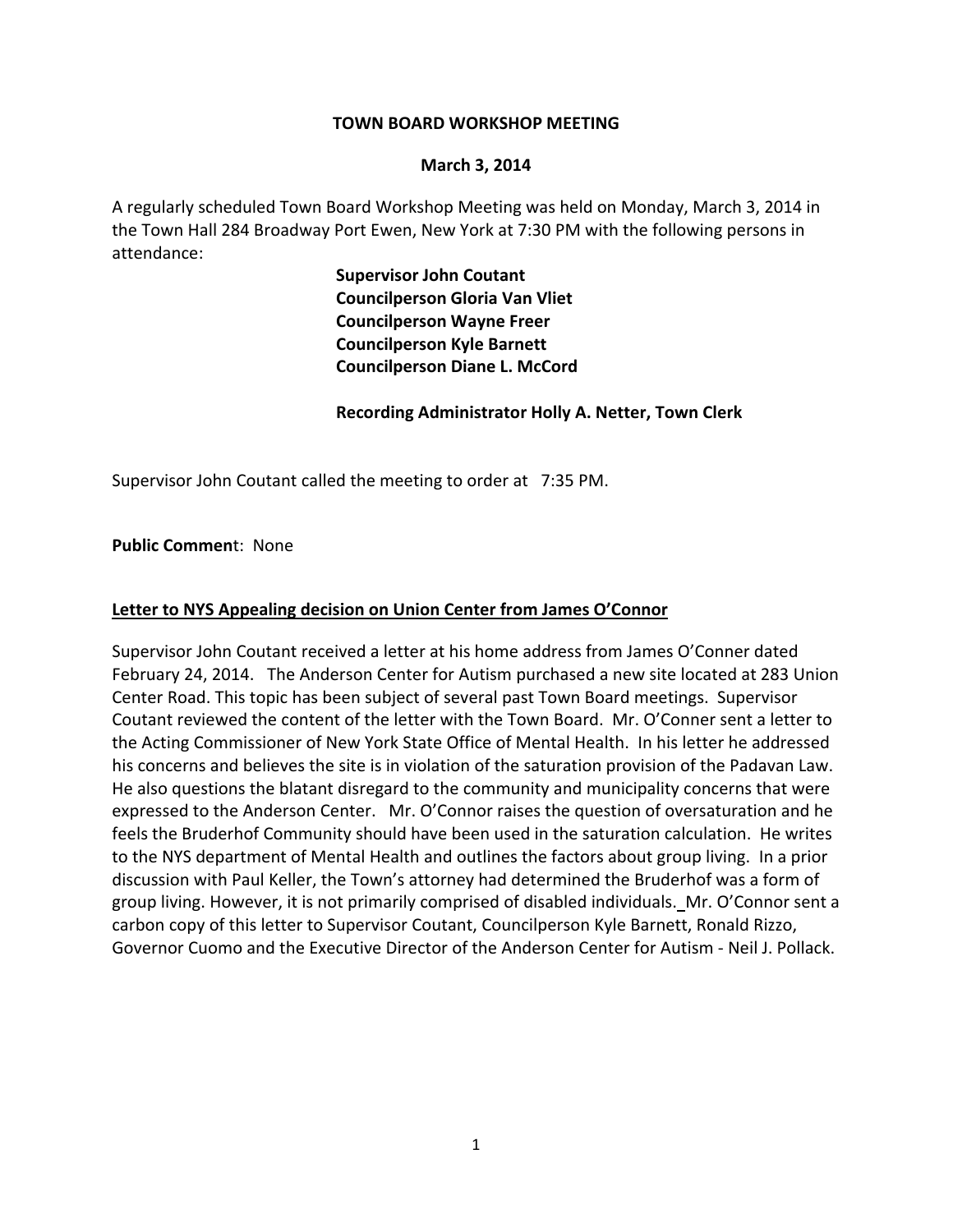# **Roof Collapse from snow on 113 East Main Street**

An Order to Remedy Violation has been sent to Robert Levreault for the property located in Port Ewen at 113 East Main Street by Code Enforcement Officer, Timothy Keefe. A Public Hearing will need to be scheduled for April.

## **Zoning Board of Appeals candidate – Leslie Kalmus**

Leslie Kalmus has withdrawn his application for the Zoning Board of Appeals.

## **Parking Lot Purchase Update**

All paperwork has been sent to the New York State Dormitory Authority and Supervisor Coutant hopes to have a commitment from them in writing by the next Work Shop meeting. The Presentation Church has given a deadline of March 18, 2014 to the Town Board for a final decision on the purchase of the property located on Bowne Street. The Dormitory Authority is well aware of the deadline and said they will be able to comply with the request. They asked Supervisor Coutant to have a contract drawn. He made it clear to them he would not spend the taxpayers money to have a contract made until he has a written commitment of the grant approval from the Dormitory Authority.

## **Dog Kennel**

Supervisor Coutant updated the board on regulations that have recently surfaced regarding the requirements needed to build a new kennel according to the New York State Ag and Markets division. Temperatures of 55 Degrees – 85 degrees must be maintained in the kennel to comply with current regulations. Supervisor Coutant will look at ventilation options and see how this can be obtained. Collie Brewer installs waste oil heaters and radiant heat. John will follow up with him to see what types of alternatives are available.

## **Executive Session Interviews for Volunteer Boards**

**A motion was made at 8:02 by Councilperson Wayne Freer to enter into executive session to interview Daniel Michaud and Brett Geherke for vacant seats on the Volunteer Boards. The motion was seconded by Councilperson Diane McCord.**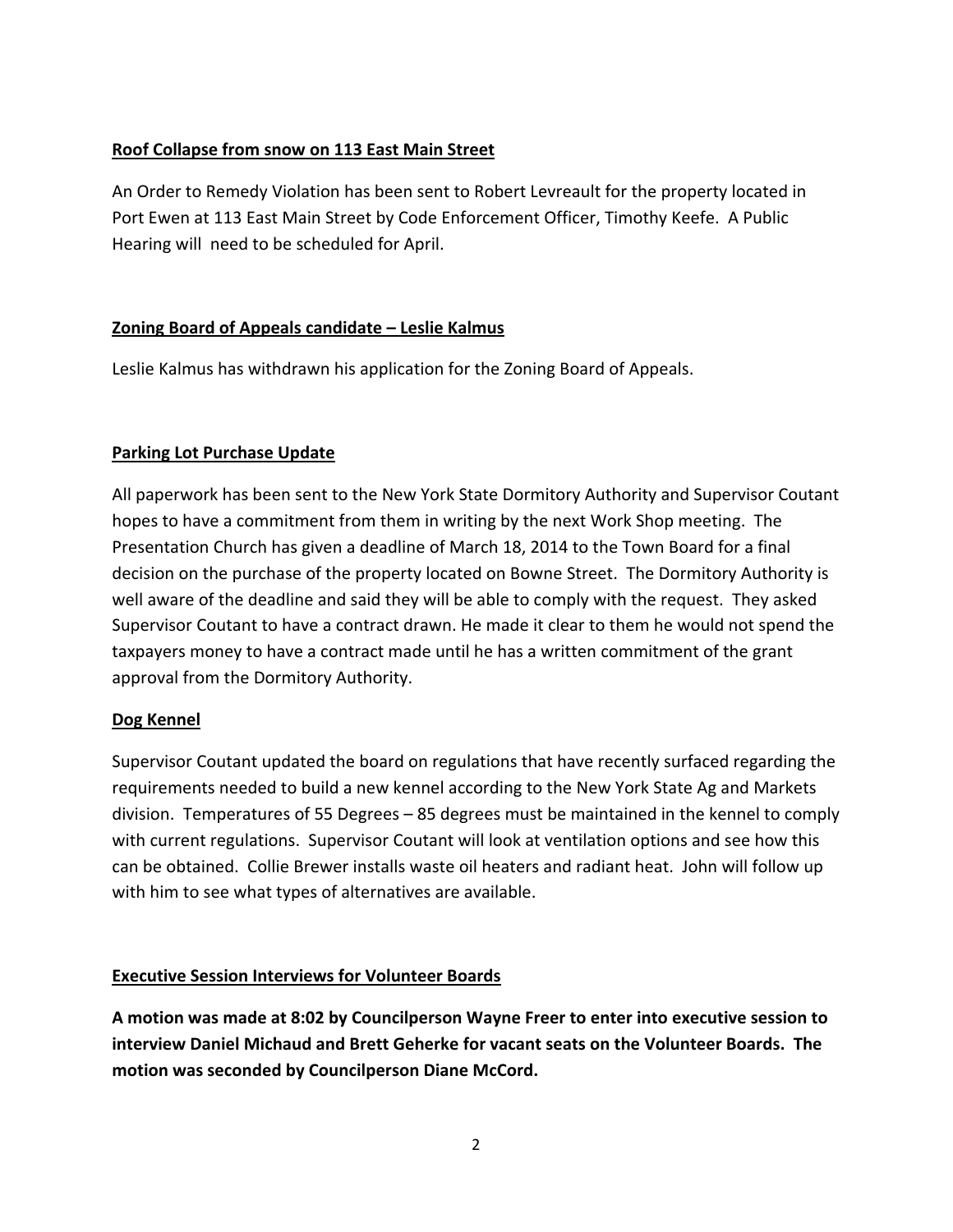**A motion was made at 8:29 by Councilperson Wayne Freer to come out of executive session. The Motion was seconded by Councilperson Diane McCord.**

**A motion was made by Supervisor John Coutant to appoint Daniel Michaud to the Town of Esopus Planning Board. The motion was seconded by Wayne Freer. All members were in favor. Motion carried.**

Town Clerk, Holly Netter was asked to call to inform Mr. Michaud of his appointment to the Planning Board.

#### **Marshall & Sterling Insurance**

During the union negotiations with the Highway department and Water/Sewer department there were questions posed in regard to a dental program and fees associated with it. Supervisor Coutant said when the Town inquired about the dental plan to the people who currently deal with our health care coverage and Ulster Insurance they could not give them an answer. Eric Davids from Marshall & Sterling did an exceptional job in analyzing people and costs and gave the town a sense of direction. Supervisor Coutant thanked Mr. Davids for a job well done. The ability of Marshall & Sterling's people exceeded the Supervisor's expectations. The communications between Ulster Savings Bank Insurance Program and the Town have not been handled in a timely and satisfactory manner. The Town of Eopus has been extremely happy with NYMIR which covers approximately 800 towns in the State of New York. Marshall & Sterling is now the vendor of service for NYMIR. Supervisor Coutant would like the Board to consider switching from Ulster Savings Bank as a vendor to Marshall & Sterling. He feels their service and communications are far superior to what Ulster Savings Bank has provided. Even though a premium has already been paid to Ulster Insurance, Marshall & Sterling is willing to take the account with no commission paid to them for the Property & Casualty side. They will give full service, offer safety training that has never been offered by Ulster Insurance. Mr. Davids added that Marshall & Sterling is an employee owned company which has grown through service. Companies with 2 – 49 people are community rated and will have the same pricing regardless. To make them a broker of choice they focus on providing excellent customer service 24/7 to set them apart from their competition; not the broker who just shows up at the time of renewal. He explained if the same plan design is chosen it will have the same pricing. Whether you utilize all the services of the particular brokerage firm you are still paying the brokerage commission. They will build the Town an internet portal which will give the employees access to their personal benefit information and gives the employees privacy to deal with issues. They handle complete cobra administration. Enrollment meetings will be offered for the employees and follow up sessions to answer questions will be scheduled. The employees will deal with Marshall & Sterling directly and not the bookkeeper. A Kingston office has now been open in the Kingston Plaza. Meeting with the employees will be held to

3